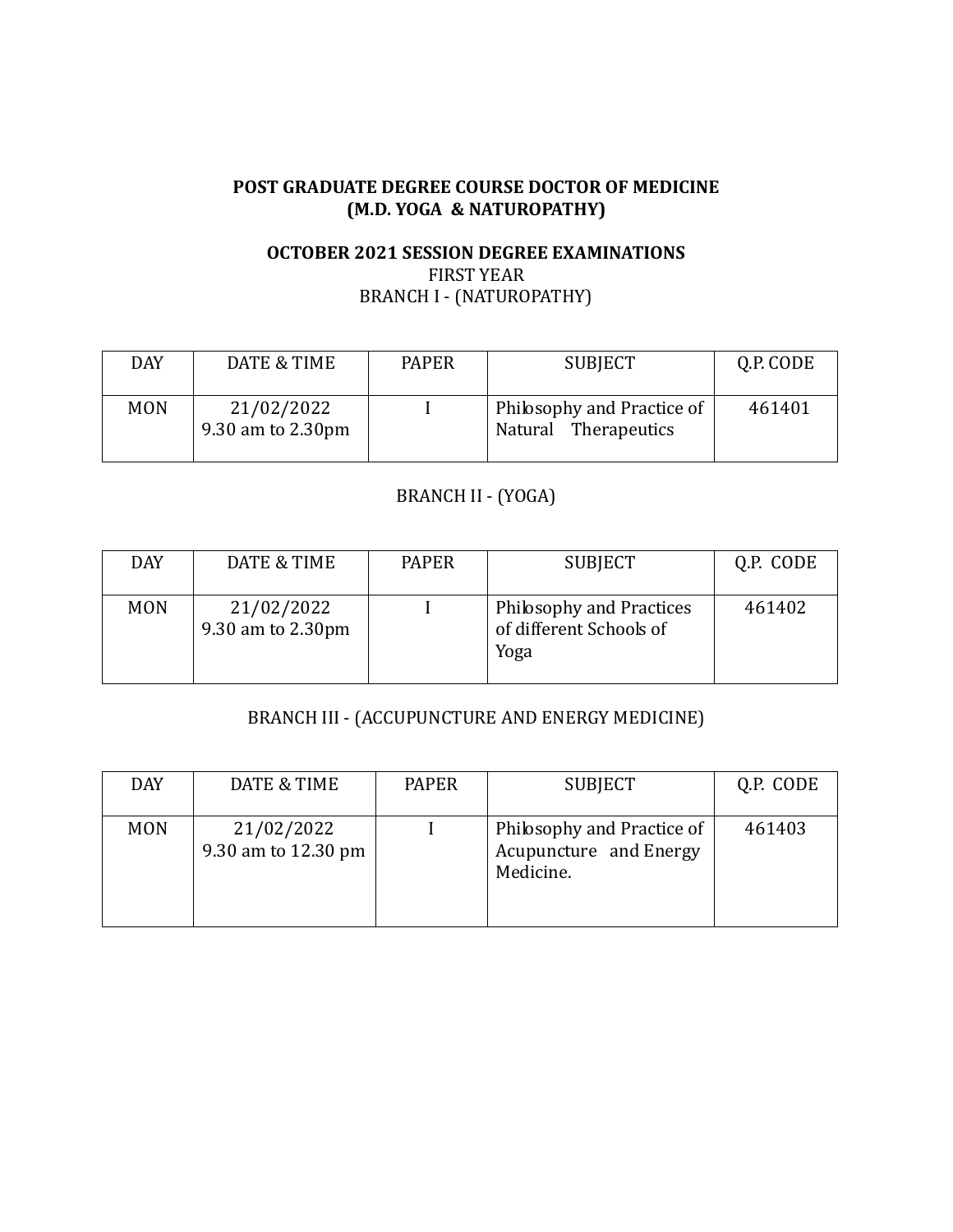#### SECOND YEAR

#### BRANCH I - (NATUROPATHY)

| <b>DAY</b> | DATE & TIME         | <b>PAPER</b> | <b>SUBJECT</b>                  | Q.P. CODE |
|------------|---------------------|--------------|---------------------------------|-----------|
|            |                     |              |                                 |           |
| <b>MON</b> | 21/02/2022          |              | Basic & Applied Medical         | 461411    |
|            | 9.30 am to 12.30 pm |              | <b>Sciences and Naturopathy</b> |           |
| <b>TUE</b> | 22/02/2022          | III          | Yogic Psychology &              | 461412 *  |
|            | 9.30 am to 12.30 pm |              | Psychoneuro - Immunology        |           |
|            |                     |              |                                 |           |

# BRANCH II - (YOGA)

| <b>DAY</b> | DATE & TIME                       | <b>PAPER</b> | <b>SUBJECT</b>                                  | Q.P. CODE  |
|------------|-----------------------------------|--------------|-------------------------------------------------|------------|
| <b>MON</b> | 21/02/2022<br>9.30 am to 12.30 pm |              | <b>Applied Basic Medical</b><br>Sciences & Yoga | 461413     |
| TUE        | 22/02/2022<br>9.30 am to 12.30 pm | III          | Yogic Psychology and<br>Psycho-Neuro Immunology | $461412$ * |

# BRANCH III - (ACCUPUNCTURE AND ENERGY MEDICINE)

| <b>DAY</b> | DATE & TIME                       | <b>PAPER</b> | <b>SUBJECT</b>                                                                                                             | Q.P. CODE |
|------------|-----------------------------------|--------------|----------------------------------------------------------------------------------------------------------------------------|-----------|
| <b>MON</b> | 21/02/2022<br>9.30 am to 12.30 pm | $_{II}$      | <b>Applied Basic Medical</b><br>Sciences in relation with<br>AEM and Psychoneuro-<br>Immunology                            | 461415    |
| <b>TUE</b> | 22/02/2022<br>9.30 am to 12.30 pm | III          | <b>Advanced Therapeutics,</b><br>Psychology in<br><b>AEM</b> and Indian Medical<br>Sciences in relation with<br><b>AEM</b> | 461416    |

- - - - - - - - - - - - - - - - - - - - - - - - - - - - - - - - - - - - - - - - - - - - - - - - -

\* Common to Branch I (Naturopathy) & Br. II (Yoga)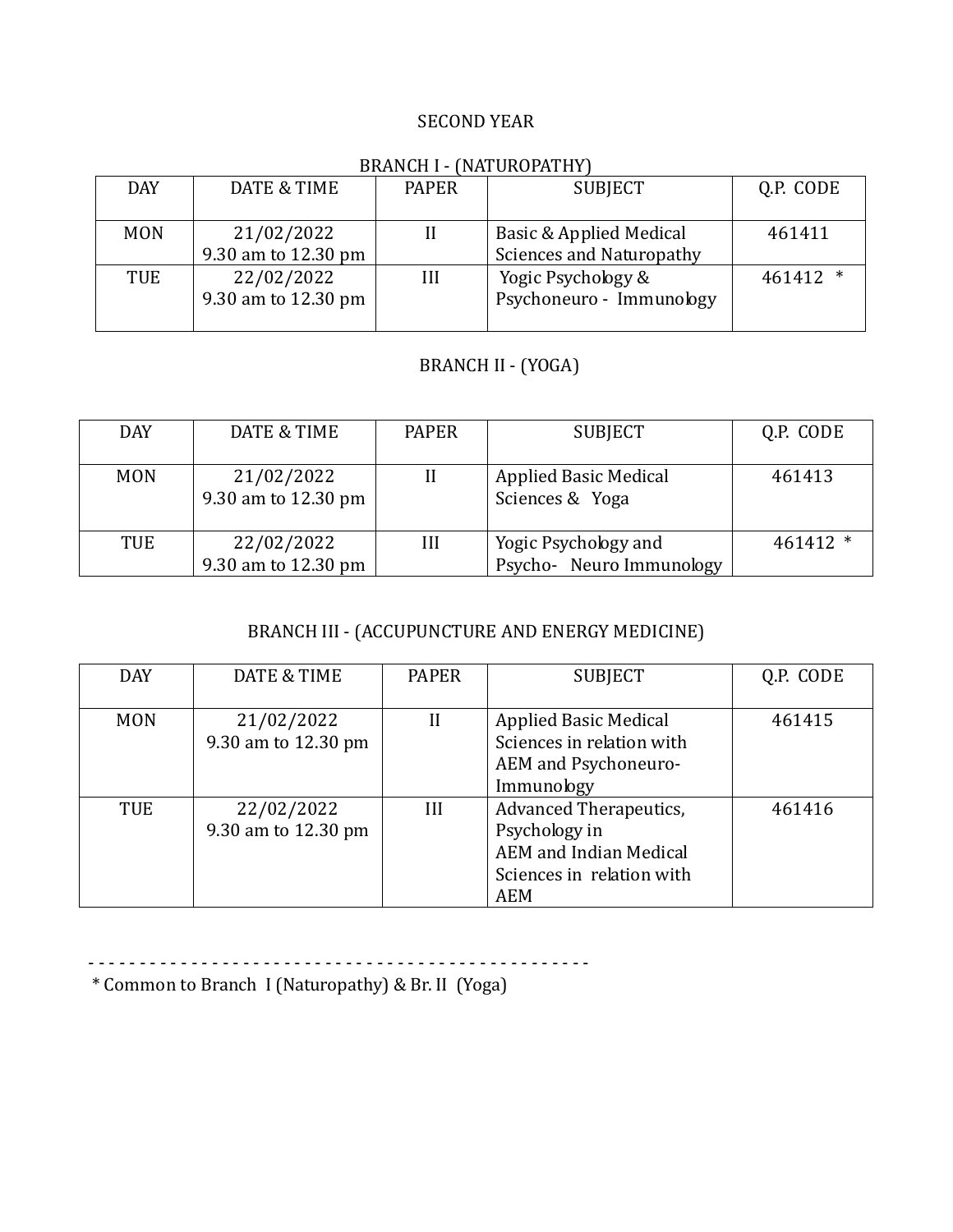## THIRD YEAR

# BRANCH I - (NATUROPATHY)

| <b>DAY</b> | DATE & TIME                       | <b>PAPER</b> | <b>SUBJECT</b>                          | Q.P. CODE |
|------------|-----------------------------------|--------------|-----------------------------------------|-----------|
| <b>MON</b> | 21/02/2022<br>9.30 am to 12.30 pm | IV           | <b>Clinical Natural</b><br>Therapeutics | 461421    |

# BRANCH II - (YOGA)

| DAY        | DATE & TIME                       | <b>PAPER</b> | <b>SUBJECT</b> | Q.P. CODE |
|------------|-----------------------------------|--------------|----------------|-----------|
| <b>MON</b> | 21/02/2022<br>9.30 am to 12.30 pm | IV           | Clinical Yoga  | 461422    |

# BRANCH III - (ACCUPUNCTURE AND ENERGY MEDICINE)

| <b>DAY</b> | DATE & TIME                       | <b>PAPER</b> | <b>SUBJECT</b>                                     | Q.P. CODE |
|------------|-----------------------------------|--------------|----------------------------------------------------|-----------|
| <b>MON</b> | 21/02/2022<br>9.30 am to 12.30 pm | IV           | Clinical Acupuncture and<br><b>Energy Medicine</b> | 461423    |